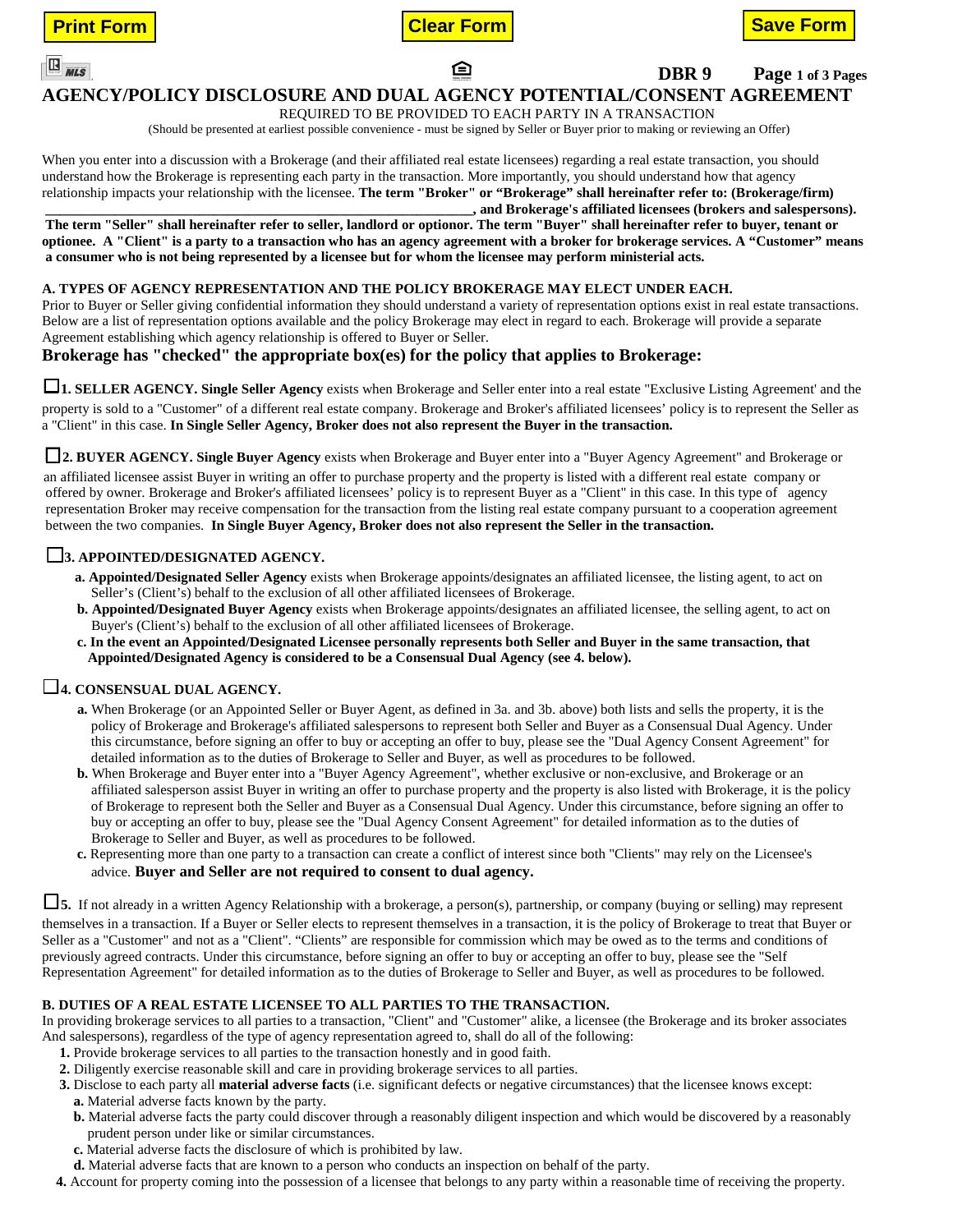#### **C. DUTIES OF A REAL ESTATE LICENSEE TO A CLIENT.**

A licensee providing brokerage services to a client, regardless of the type of agency representation agreed to, shall do all of the following:

- **1 .** Place the client's interests ahead of the interests of any other party, unless loyalty to a client violates the licensee's duties under provisions of the Iowa Code (such as with Appointed Agency or Consensual Dual Agency) or any other applicable law.
- **2.** Disclose to the client all information known by the licensee that is material to the transaction and that is not known by the client or could not be discovered by the client through a reasonably diligent inspection.
- **3.** Fulfill any obligation that is within the scope of this Agency Disclosure, except those obligations that are inconsistent with other duties that the licensee has under the Real Estate Brokers and Salespersons provisions of the Iowa Code or any other law.
- **4.** Keep their client(s) confidential information confidential unless they have written permission to reveal.
- **5.** Disclose to a client any financial interests the licensee or the brokerage has in any company or business entity to which the licensee or brokerage refers a client for any service or product related to the transaction. The client is not obligated to use any such recommended company, and may select a different company. **NOTE: Broker/Licensee (circle applicable) has a financial interest in or an affiliate relationship with the following companies or business entities: \_\_\_\_\_\_\_\_\_\_\_\_\_\_\_\_\_\_\_\_\_\_\_\_\_\_\_\_\_\_\_\_\_\_\_\_\_\_\_\_\_\_\_\_\_\_\_\_\_\_\_\_\_\_\_.**

#### **D. DESCRIPTION OF BROKER'S SERVICES.**

Broker may do the following for Sellers and Buyers: (1)Assist Buyer with financing qualification guidelines; (2)Provide helpful information about the property and area; (3)Respond accurately to questions about the property; (4)Disclose all material facts about the property that are known to Broker; (5) Disclose financial qualifications of the Buyer to the Seller; (6) Explain real estate terms and procedures; (7) Explain to Seller and Buyer the benefits of having the property inspected; (8) Explain closing costs and procedures; (9) Help the Seller and Buyer compare financing alternatives; (10) Provide information about comparable properties so Seller and Buyer may make an informed decision on what price to accept and/or offer; (11)Assist with all standard forms, including those that include the necessary protection and disclosures for the Seller and Buyer; and, (12) Work diligently to facilitate the sale and closing. (13) Keep their client(s) confidential information confidential unless they have written permission to reveal. The preceding list of services is not intended to be all inclusive, nor will all services listed be necessary in every case. Licensees are not required to answer questions outside of the scope of their real estate license. **NOTE: Broker neither offers sub agency to, nor accepts sub agency from, other brokerage companies.**

#### **E. GUIDELINES FOR SELLER AND BUYER.**

If you are the "Customer" in the transaction, you are advised not to disclose your negotiating position about such things as whether you as Seller would take less than the asking price, or you as Buyer are willing to pay more than the price you offer. Except for information required to be disclosed, if you as either a "Client" or a "Customer", have reason to believe any confidential information, such as your financial status, motivation to sell or buy as well as other personal information will adversely affect your negotiating position, this should not be disclosed to anyone. **Each party to the transaction has the responsibility to protect their own interests.**

#### **ACKNOWLEDGEMENT**

 The undersigned have read this disclosure and understand the type of representation which may be provided by Broker. The undersigned acknowledge receipt of a copy of this agency disclosure. **This is not a contract; rather it is intended to be only a disclosure notice.** Signing of the disclosure does not obligate you in any way. If you do not understand this document, seek the advice of the legal counsel of your choice, before signing. This document is not a Buyer Broker or Listing Agreement.

|                                                                                                                                                             | Seller Date / / Seller Seller Date / / Seller | Date $\frac{1}{\sqrt{2}}$ |  |  |  |  |  |  |
|-------------------------------------------------------------------------------------------------------------------------------------------------------------|-----------------------------------------------|---------------------------|--|--|--|--|--|--|
|                                                                                                                                                             |                                               |                           |  |  |  |  |  |  |
| <b>REQUEST TO COMPLETE FORM DOCUMENTS</b><br>Buyer/Seller request that Broker select prepare and complete form documents as authorized by Iowa Law or Rule. |                                               |                           |  |  |  |  |  |  |
|                                                                                                                                                             | Buyer Date / / Buyer Date / / Buyer Date / /  |                           |  |  |  |  |  |  |
| Seller                                                                                                                                                      | Date $/$ /                                    | Date /                    |  |  |  |  |  |  |